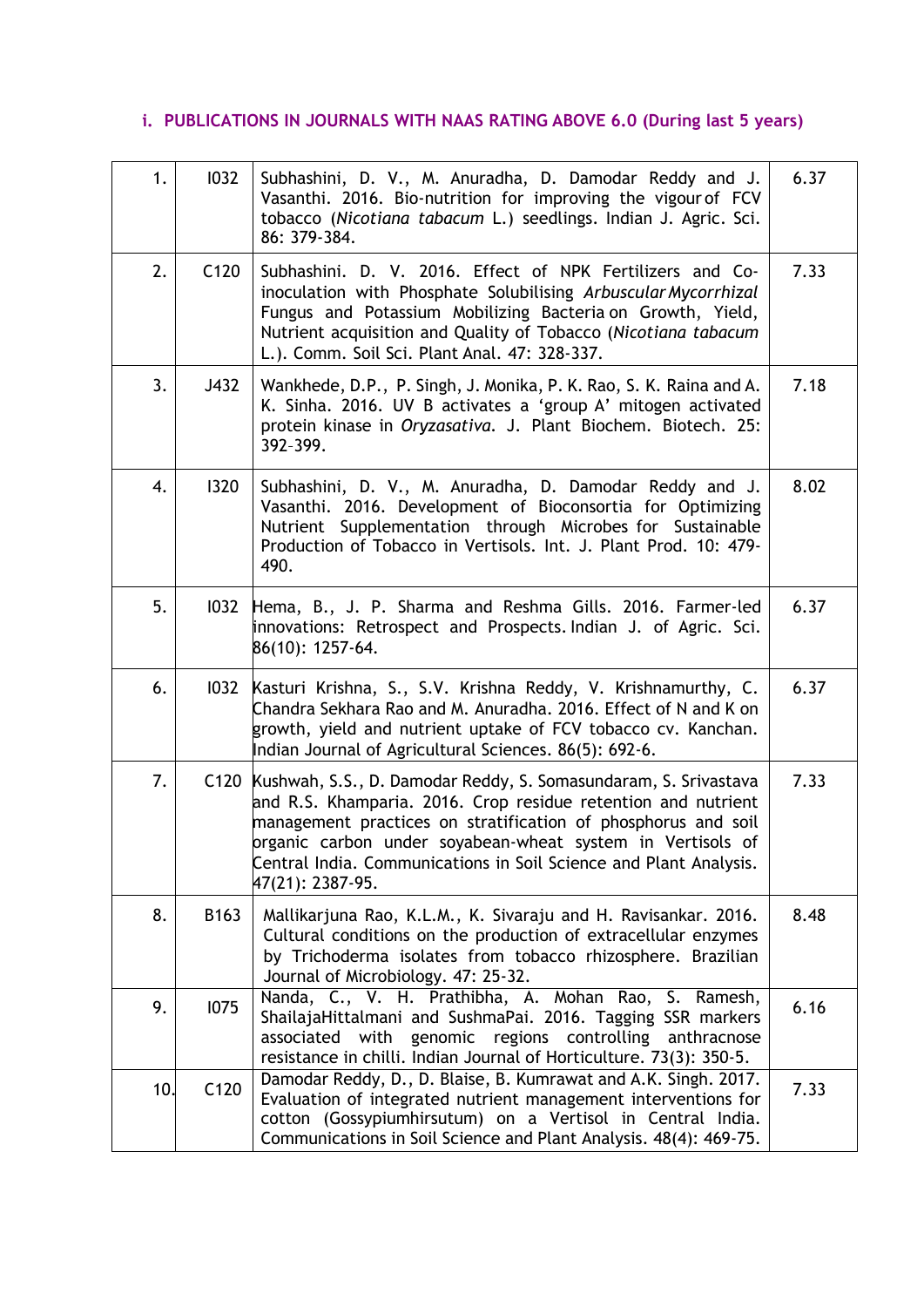| 11. | E091 | Damodar Reddy, D., R.K. Ghosh, J.P. Bindu, M. Mahadevaswamy<br>and T.G.K. Murthy. 2017. Removal of methylene blue from<br>aqueous system using stems biomass. Environmental Progress and<br>Sustainable Energy. 36: 1005-12.                                                                                                                                                                           | 8.43  |
|-----|------|--------------------------------------------------------------------------------------------------------------------------------------------------------------------------------------------------------------------------------------------------------------------------------------------------------------------------------------------------------------------------------------------------------|-------|
| 12. | 1032 | Hema Baliwada, J. P. Sharma, R. R. Burman, M. S. Nain, Anil<br>Kumar and P. Venkatesh. 2017. A study on institutionalization of<br>farmer led innovations for their scaling up. Indian Journal of<br>Agricultural Sciences. 87 (12): 1725-1729.                                                                                                                                                        | 6.37  |
| 13. | J195 | Raju, K.S., D. Damodar Reddy, H. Ravisankar, T.G.K. Murthy and<br>N.S. Murthy. 2017. Assessment of oxidative changes in tobacco<br>seed oil stored at different conditions. Journal of Environmental<br>Biology. 38: 297-303.                                                                                                                                                                          | 6.78  |
| 14. | J549 | Arati Paul, Riddhidipa Bhowmik, V. M. Chowdary, Dibyendu Dutta,<br>U. Sreedhar and H. Ravisankar. 2017. Trend analysis of time<br>series rainfall data using robust statistics. Journal of water and<br>climate change. 8 (4) 691-700                                                                                                                                                                  | 7.90  |
| 15. | J195 | Subbanna Avupati, R.N.S. Khan, M.S. Srivastava, R.M. Mishra, P.K.<br>Kalyanababu and V. Venkateswarlu. 2018. Interspecies diversity<br>of Bacillus thuringiensis isolates from North West Indian Himalyas.<br>Journal of Environmental Biology. 39: 306-313.                                                                                                                                           | 6.78  |
| 16. | 1185 | Bappa Das, Bhakti Nair, Viswanatha Reddy, K. and Paramesh, V.<br>2018. Evaluation of multiple linear, neural network and penalised<br>regression models for prediction of rice yield based on weather<br>parameters for west coast of India, International Journal of<br>Biometeorology 62 (10): 1809-1822.                                                                                            | 9.79  |
| 17. | J195 | B.L. Manjunatha, V. Paramesh, G. R. Mahajan, Viswanatha<br>Reddy, K., Bappa Das and Narendra Pratap Singh. 2018. A five<br>years study on the selection of rice based cropping systems in Goa<br>for west coast region of India. Journal of Environmental<br>Biology, 39: 393-399.                                                                                                                     | 6.78  |
| 18. | J248 | Paul A, Banerjee K, Goon A, Saha S. 2018. Chemo-profiling of<br>bioactive constituents present in pomegranate aril and seed<br>grown in Indian condition and its bio accessibility study. Journal<br>of Food Science and Technology, 55 (7): 2488-2496                                                                                                                                                 | 8.70  |
| 19. | J089 | Ghosh, R. K., S. Zareen Khan, Kaushik Banerjee, D. Damodar<br>Reddy, N.R. Johnson and DebPrasad. 2019. Elucidation of false<br>detection of pesticides during residue analysis in indian tobacco<br>by multidimensional GC-MS.J. AOAC Int. 103: 1-7.                                                                                                                                                   | 7.91  |
| 20. | E050 | V.Paramesh, R. Parajuli, E.B. Chakurkar, G.B. Sreekanth, H.B.<br>Kumar, P.P. Gokuldas,<br>G. R.<br>Chetan<br>Mahajan,<br>K.K.<br>Reddy K.,<br>N.<br>Manohara, Viswanatha<br>Ravisankar.<br>2019.<br>Sustainability, energy budgeting, and life cycle assessment of<br>crop dairy-fish-poultry mixed farming system for coastal lowlands<br>under humid tropic condition of India, Energy, 188, 106101. | 13.15 |
| 21. | J089 | Supradip Saha, Jashbir Singh, Anindita Paul, Rohan Sarkar, Zareen<br>Khan and Kaushik Banerjee. 2019. Anthocyanin profiling using UV-<br>Vis spectroscopy and liquid chromatography Mass Spectrometry.<br>J.AOAC Int. 103: 1-17.                                                                                                                                                                       | 7.91  |
| 22. | E089 | Meena, M.K., A.K. Singh, L.K. Prasad, M.D. Adlul Islam, M.L.<br>Meena, Dotaniya, Harvir Singh and B.L. Yadav. 2020. Impact of<br>ArsenicPolluted Groundwater on Soil and Produce Quality: A Food                                                                                                                                                                                                       | 8.51  |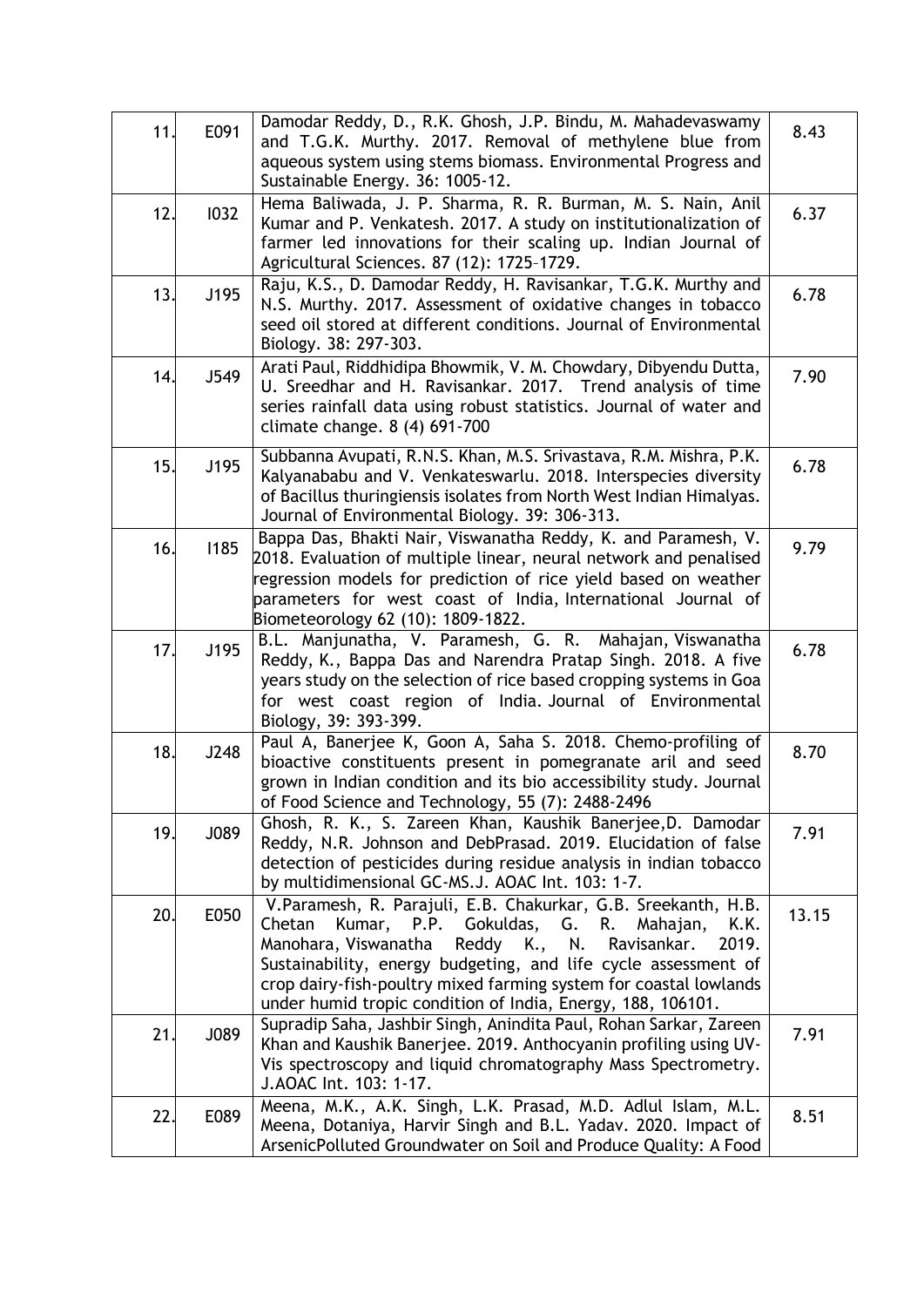|     |      | Chain Study. Environmental Monitoring and Assessment 192, 785:<br>$1 - 8.$                                                                                                                                                                                                                                                                                               |       |
|-----|------|--------------------------------------------------------------------------------------------------------------------------------------------------------------------------------------------------------------------------------------------------------------------------------------------------------------------------------------------------------------------------|-------|
| 23. | 1032 | Sunil Mandi and Y.S. Shivay. 2021. Performance of Basmati rice as<br>influenced by summer green manuring crops and sulphur<br>fertilization. Indian Journal of Agricultural Sciences. 91(1):105-8                                                                                                                                                                        | 6.37  |
| 24. | G014 | Swarnalatha, G., K. Sarala, K. Prabhakara Rao, K. Baghyalakshmi,<br>K.R.S. Sambasiva Rao and J. Poorna Bindu. 2020. Parasitic<br>interactions of Orobanche with selected Nicotiana species and<br>identification of effective resistant genotypes. Genetic Resources<br>and Crop Evolution 67(5): 1125-1136.                                                             | 7.52  |
| 25. | S096 | Viswanatha Reddy, K., Venkatesh Paramesh, V. Arunachalam,<br>Bappa Das, Hosam O. Elansary, Arjun Parab, D. Damodar Reddy,<br>K. S. Shashidhar, Diaa et. al., 2020. Assessment of Sustainability<br>and Priorities for Development of Indian West Coast Region: An<br>Sustainable<br>Livelihood<br>Security<br>Application<br>οf<br>Indicators, Sustainability, 12, 8716. | 9.25  |
| 26. | 1185 | Bappa Das, Bhakti Nair, V.Arunachalam, Viswanatha Reddy, K, V.<br>Paramesh, Debashis Chakraborty, and Sujeet Desai. 2020.<br>Comparative evaluation of linear and nonlinear weather-based<br>models for coconut yield prediction in the west coast of<br>India, International Journal of Biometeorology 64:1111-1123,                                                    | 9.79  |
| 27. | A115 | Nataraja, T.H. Naika, R. Shashidhara, S.K. Viswanatha Reddy, K.<br>Abdelmohsen, S.A.M. et. al., 2021. Productivity of Paddies as<br>Influenced by Varied Rates of Recommended Nutrients in<br>Conjunction<br>with<br>Bio<br>fertilizers<br>in<br>Local<br>Landraces. Agronomy, 11, 1165,                                                                                 | 9.42  |
| 28. | A115 | Kumar, P. Kar, A. Singh, D.R. Perumal, A. Shivamurthy,<br>S.G. Viswanatha Reddy, K. Badal, P.S. Lala Kamble, A.<br>Kamalvanshi, V. Jha, G.K. et.al., 2021. Protected Cultivation of<br>Horticultural<br>Crops<br>Uttarakhand-<br>An<br>Economic<br>in<br>Analysis. Agronomy, 11, 692,                                                                                    | 9.42  |
| 29. | J148 | Ghosh R., Majumder S., Bhattacharyya A Paul A,., Khan Z., Ray<br>D.P., Chattopadhyay S.N., Pardeshi A., Shakyawar D.B., Banerjee<br>K. 2021. Introducing a low-cost jute activated carbon as a novel<br>cleanup agent in multiclass pesticide residue analysis using gas<br>chromatography tandem mass spectrometry. Journal of Cleaner<br>Production.                   | 15.30 |
| 30. | E096 | Majumder S, Mandal S., Majumder S., Paul A, Paul T., Sahana N,<br>and Mondal P. 2021. A liquid chromatographic method for<br>determination of acetamiprid and buprofezin residues and their<br>dissipation kinetics in paddy matrices and soil. Environmental<br>Science and Pollution Research.                                                                         | 10.22 |
| 31. | J146 | Paul A, Khan Z, Bhattacharyya A, Majumder S, Banerjee K. 2021.<br>Multiclass pesticide residue analysis in tobacco (Nicotiana<br>tabacum) using high performance liquid chromatography-high<br>resolution (Orbitrap) mass spectrometry: A simultaneous<br>screening and quantitative method. Journal of Chromatography<br>A, 1648: 462208.                               | 10.76 |
| 32. | A114 | D. R. Palsaniya, Sunil Kumar, M. M. Das, T. Kiran Kumar, Sunil<br>Kumar, Manoj Chaudhary, Khem Chand, S. K. Rai, Akram Ahmed,<br>C. S. Sahay & Mukesh Choudhary. 2021. Integrated multi-<br>enterprise agricultural system for sustaining livelihood, energy                                                                                                             | 8.55  |